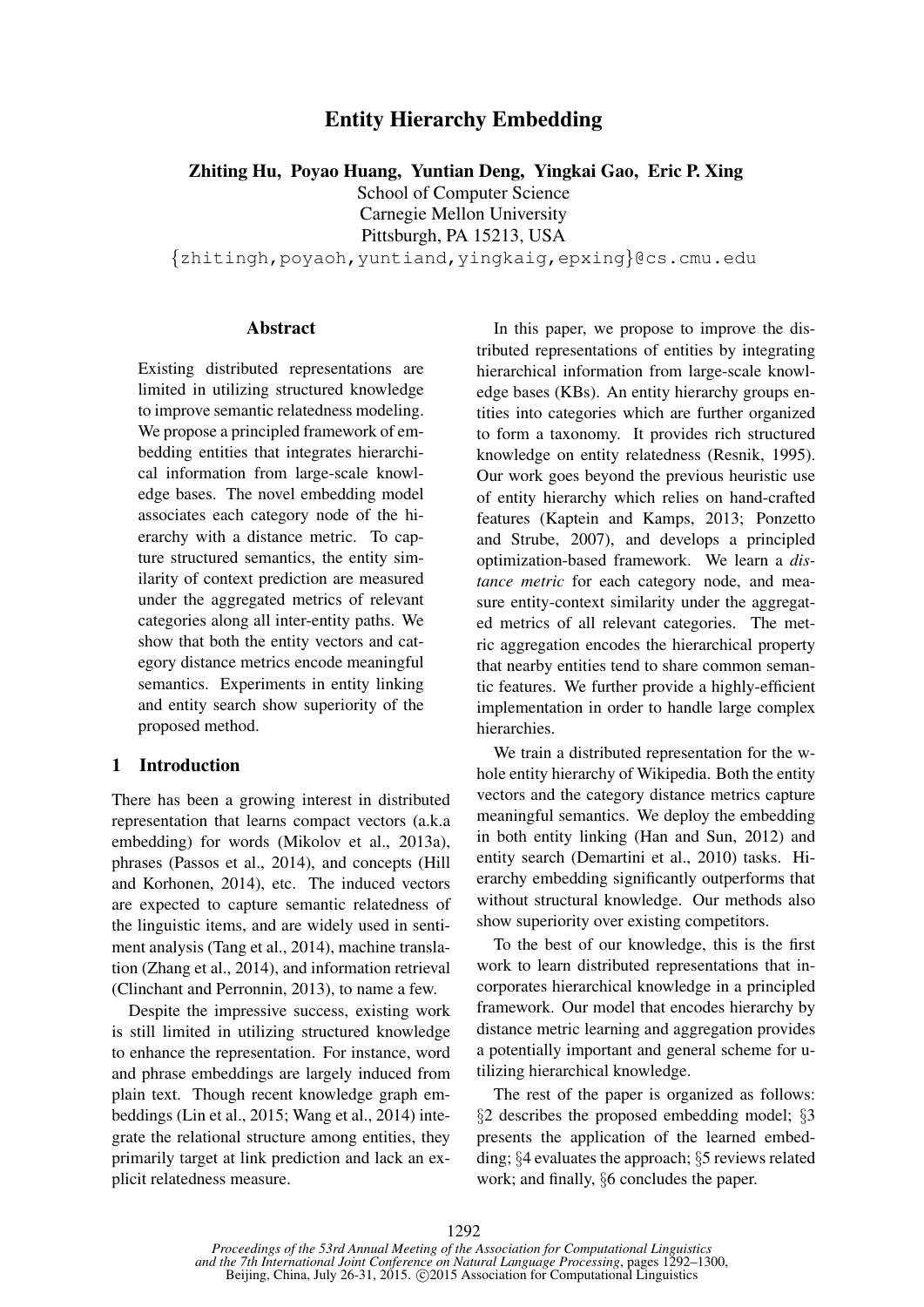

Figure 1: The model architecture. The text context of an entity is based on its KB encyclopedia article. The entity hierarchical structure is incorporated through distance metric learning and aggregation.

### 2 Entity Hierarchy Embedding

The objective of the embedding model is to find a representation for each entity that is useful for predicting other entities occurring in its *context*. We build entity's context upon KB encyclopedia articles, where entity annotations are readily available. We further incorporate the entity hierarchical structure in the context prediction through distance metric learning and aggregation, which encodes the rich structured knowledge in the induced representations. Our method is flexible and efficient to model large complex DAG-structured hierarchies. Figure 1 shows an overview of the model architecture.

#### 2.1 Model Architecture

Our architecture builds on the skip-gram word embedding framework (Mikolov et al., 2013b). In the skip-gram model, a set of (target, context) word pairs are extracted by sliding a fixedlength context window over a text corpus, and the word vectors are learned such that the similarity of the target- and context-word vectors is maximized. We generalize both the context definition and the similarity measure for entity hierarchy embedding.

Unlike words that can be directly extracted from plain text, entities are hidden semantics underlying their surface forms. In order to avoid manual annotation cost, we exploit the text corpora from KBs where the referent entities of surface text are readily annotated. Moreover, since a KB encyclopedia article typically focuses on describing one entity, we naturally extend the entity's context as its whole article, and obtain a set of entity pairs  $\mathcal{D} = \{ (e_T, e_C) \}$ , where  $e_T$  denotes the targetentity and  $e_C$  denotes the context-entity occurring in entity  $e_T$ 's context.

Let  $\mathcal E$  be the set of entities. For each entity  $e \in$ 

 $\mathcal{E}$ , the model learns both a "target vector"  $v_e \in \mathbb{R}^n$ and "context vector"  $\bar{v}_e \in \mathbb{R}^n$ , by maximizing the training objective

$$
\mathcal{L} = \frac{1}{|\mathcal{D}|} \sum_{(e_T, e_C) \in \mathcal{D}} \log p(e_C|e_T), \tag{1}
$$

where the prediction probability is defined as a softmax:

$$
p(e_C|e_T) = \frac{\exp\{-d\left(e_T, e_C\right)\}}{\sum_{e \in \mathcal{E}} \exp\{-d\left(e_T, e\right)\}}.\tag{2}
$$

Here  $d(e, e')$  is the distance between the target vector of  $e$  (i.e.,  $v_e$ ) and the context vector of  $e'$ (i.e.,  $\bar{v}_{e'}$ ). We present the design in the following.

#### 2.2 Hierarchical Extension

An entity hierarchy takes entities as leaf nodes and categories as internal nodes, which provides key knowledge sources on semantic relatedness that 1) far-away entities in the hierarchy tend to be semantically distant, and 2) nearby entities tend to share common semantic features. We aim to encode this knowledge in our representations. As K-B hierarchies are large complex DAG structures, we develop a highly-efficient scheme to enable practical training.

Specifically, we associate a separate *distance metric*  $M_h \in \mathbb{R}^{n \times n}$  with each category h in the hierarchy. A distance metric is a positive semidefinite (PSD) matrix. We then measure the distance between two entities under some *aggregated* distance metric as detailed below. The local metrics thus not only serve to capture the characteristics of individual categories, but also make it possible to share the representation across entities through metric aggregation of relevant categories.

**Metric aggregation** Given two entities e and  $e'$ , let  $P_{e,e'}$  be the path between them. One obvious way to define the aggregated metric  $M_{e,e'} \in \mathbb{R}^{n \times n}$ is through a combination of the metrics on the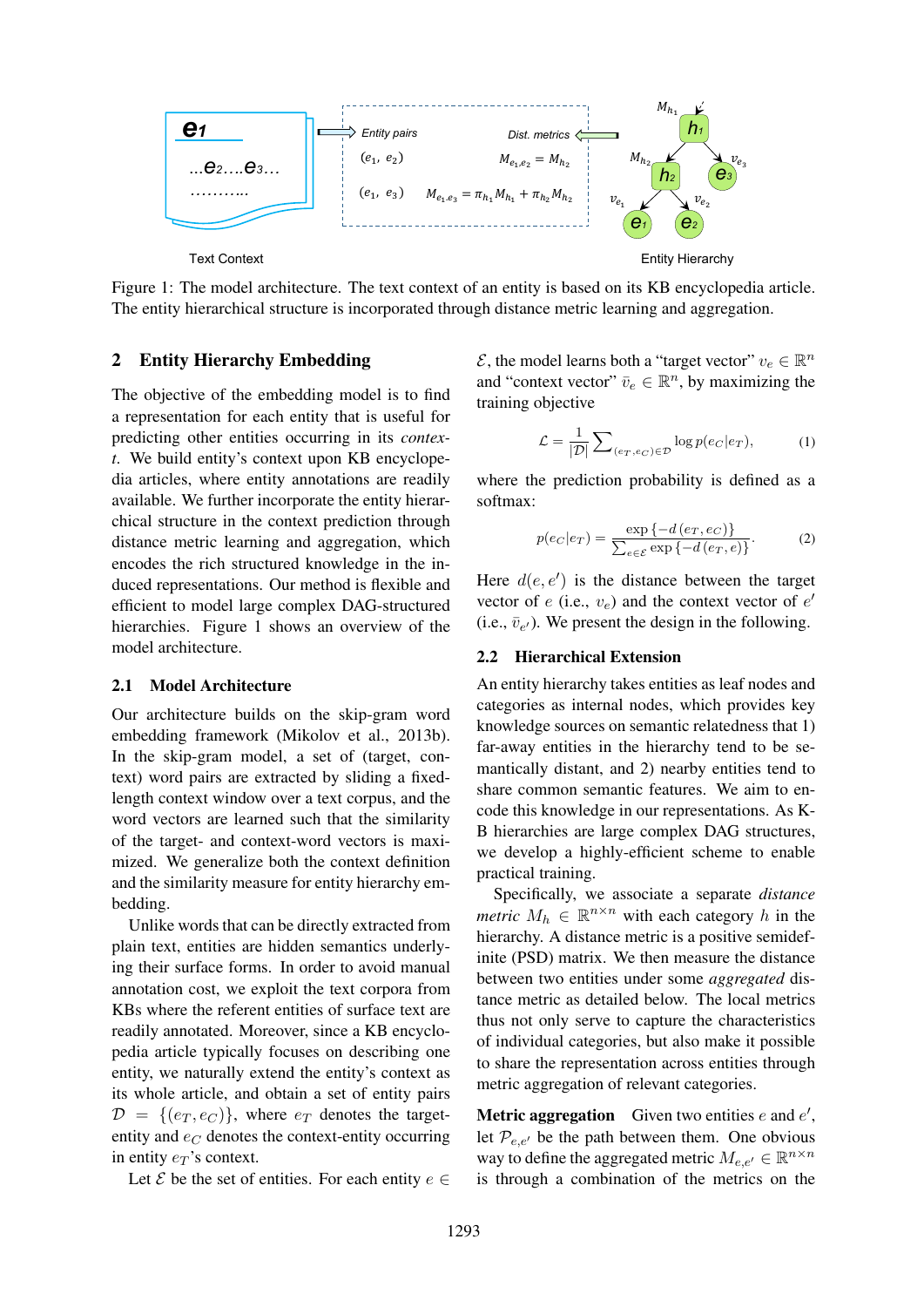

Figure 2: Paths in a DAG-structured hierarchy. A path  $P$  is defined as a sequence of non-duplicated nodes with the property that there exists a *turning node*  $t \in P$  such that any two consecutive nodes before  $t$  are (child, parent) pairs, while consecutive nodes after  $t$  are (parent, child) pairs. Thus a turning node is necessarily a common ancestor.

path:  $\sum_{h \in \mathcal{P}_{e,e'}} M_h$ , leading to a nice property that the more nodes a path has, the more distant the entities tend to be (as  $M_h$  is PSD). This simple strategy, however, can be problematic when the hierarchy has a complex DAG structure, in that there can be multiple paths between two entities (Figure 2). Though the shortest path can be selected, it ignores other related category nodes and loses rich information. In contrast, an ideal scheme should not only mirror the distance in the hierarchy, but also take into account all possible paths in order to capture the full aspects of relatedness.

However, hierarchies in large KBs can be complex and contains combinationally many paths between any two entities. We propose an efficient approach that avoids enumerating paths and instead models the underlying nodes directly. In particular, we extend  $\mathcal{P}_{e,e'}$  as the set of all category nodes included in any of the  $e \rightarrow e'$  paths, and define the aggregate metric as

$$
M_{e,e'} = \gamma_{e,e'} \sum_{h \in \mathcal{P}_{e,e'}} \pi_{ee',h} M_h,
$$
 (3)

where  $\{\pi_{ee',h}\}$  are the relative weights of the categories such that  $\sum_{h \in \mathcal{P}_{e,e'}} \pi_{ee',h} = 1$ . This serves to balance the size of  $\overline{P}$  across different entity pairs. We set  $\pi_{ee',h} \propto \left(\frac{1}{s_h}\right)$  $\frac{1}{s_{h\downarrow e}} + \frac{1}{s_{h\downarrow e}}$  $\frac{1}{s_{h\downarrow e'}}$ ) with  $s_{h\downarrow e}$ being the average #steps going down from node h to node  $e$  in the hierarchy (infinite if  $h$  is not an ancestor of e). This implements the intuition that an entity (e.g., "Iphone") is more relevant to its immediate categories (e.g., "Mobile phones") than to farther and more generic ancestors (e.g., "Technology"). The scaling factor  $\gamma_{e,e'}$  encodes the distance of the entities in the hierarchy and can

be of various choices. We set  $\gamma_{e,e'} = \min_h \{s_{h\perp e}+\}$  $s_{h\downarrow e'}$ } to mirror the least common ancestor.

In Figure 2,  $P_{e,e'} = \{h_2, h_3, h_4\}$ , and the relative weights of the categories are  $\pi_{ee',h_2} \propto 3/2$ and  $\pi_{ee',h_3} = \pi_{ee',h_4} \propto 1$ . Category  $h_2$  is the least common ancestor and  $\gamma_{e,e'} = 3$ .

Based on the aggregated metric, the distance between a target entity  $e_T$  and a context entity  $e_C$  can then be measured as

$$
d(e_T, e_C) = (v_{e_T} - \bar{v}_{e_C})^{\top} M_{e_T, e_C} (v_{e_T} - \bar{v}_{e_C}).
$$
 (4)

Note that nearby entities in the hierarchy tend to share a large proportion of local metrics in Eq 3, and hence can exhibit common semantic features when measuring distance with others.

Complexity of aggregation As computing distance is a frequent operation in both training and application stages, a highly efficient aggregation algorithm is necessary in order to handle complex large entity hierarchies (with millions of nodes). Our formulation (Eq 3) avoids exhaustive enumeration over all paths by modeling the relevant nodes directly. We show that this allows linear complexity in *the number of children of two entities' common ancestors*, which is efficient in practice.

The most costly operation is to find  $\mathcal{P}_{e,e'}$ , i.e., the set of all category nodes that can occur in any of  $e \rightarrow e'$  paths. We use a two-step procedure that (1) finds all common ancestors of entity  $e$  and  $e'$ that are *turning nodes* of any  $e \rightarrow e'$  paths (e.g.,  $h_2$  in Figure 2), denoted as  $Q_{e,e'}$ ; (2) expands from  $Q_{e,e'}$  to construct the full  $\mathcal{P}_{e,e'}$ . For the first step, the following theorem shows each common ancestor can be efficiently assessed by testing only its children nodes. For the second step, it is straightforward to see that  $P_{e,e'}$  can be constructed by expanding  $Q_{e,e'}$  with its descendants that are ancestors of either *e* or *e'*. Other parameters ( $\pi_{ee'}$  and  $\gamma_{e,e'}$ ) of aggregation can be computed during the above process.

We next provide the theorem for the first step. Let  $\mathcal{A}_e$  be the ancestor nodes of entity e (including e itself). For a node  $h \in \mathcal{A}_e \cup \mathcal{A}_{e'}$ , we define its *critical* node  $t<sub>h</sub>$  as the nearest (w.r.t the length of the shortest path) descendant of  $h$  (including  $h$ ) itself) that is in  $Q_{e,e'} \cup \{e,e'\}$ . E.g., in Figure 2,  $t_{h_1} = h_2$ ;  $t_{h_2} = h_2$ ;  $t_{h_3} = e$ . Let  $C_h$  be the set of immediate child nodes of h.

**Theorem 1.**  $\forall h \in A_e \cap A_{e'}, h \in \mathcal{Q}_{e,e'}$  *iff it satis*fies the two conditions: (1)  $|\mathcal{C}_h \cap (\mathcal{A}_{e} \cup \mathcal{A}_{e'})| \geq 2;$ *(2)* ∃*a*, *b* ∈  $\mathcal{C}_h$  *s.t.*  $t_a \neq t_b$ .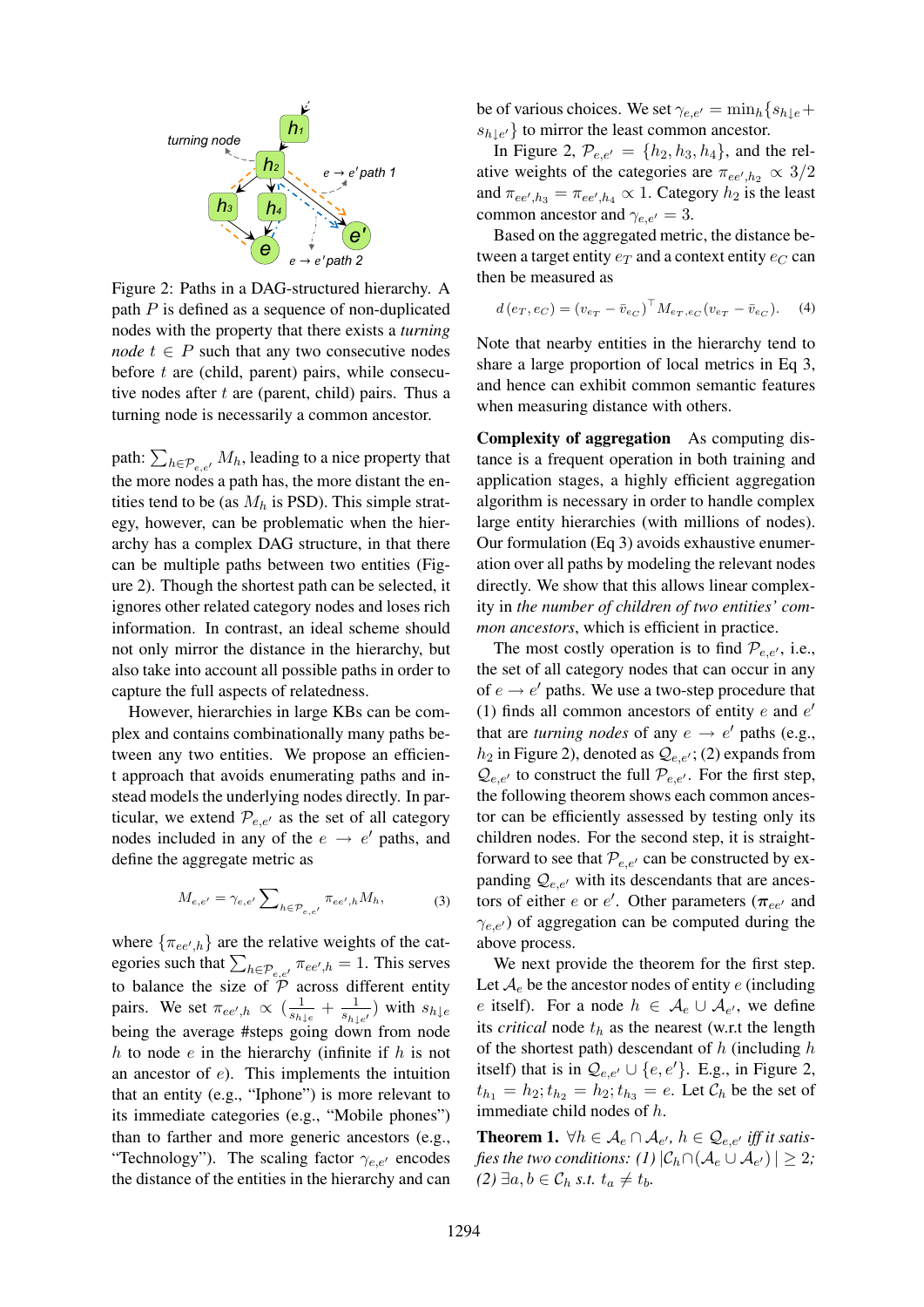*Proof.* We outline the proof here, and provide the details in the appendix.

*Sufficiency*: Note that  $e, e' \notin Q_{e,e'}$ . We prove the sufficiency by enumerating possible situations: (i)  $t_a = e, t_b = e'$ ; (ii)  $t_a = e, t_b \in Q_{e,e'}$ ; (iii)  $t_a, t_b \in Q_{e,e'}$ . For (i): as  $t_a = e$ , there exists a path  $e \rightarrow \cdots \rightarrow a \rightarrow h$  where any two consecutive nodes is a (child, parent) pair. Similarly, there is a path  $h \to b \to \cdots \to e'$  where any two consecutive nodes is a (parent, child) pair. It is provable that the two paths intersect only at  $h$ , and thus can be combined to form an  $e \rightarrow e'$  path:  $e \rightarrow \cdots \rightarrow a \rightarrow h \rightarrow b \rightarrow \cdots \rightarrow e'$ , yielding h as a turning node. The cases (ii) and (iii) can be proved similarly.

*Necessity*: We prove by contradiction. Suppose that  $\forall a, b \in C_h \cap (A_e \cup A_{e'})$  we have  $t_a = t_b$ . W.l.o.g. we consider two cases: (i)  $t_a = t_b = e$ , and (ii)  $t_a = t_b \in Q_{e,e'}$ . It is provable that both cases will lead to contradiction.

Therefore, by checking common ancestors from the bottom up, we can construct  $\mathcal{Q}_{e,e'}$  with time complexity linear to the number of all ancestors' children.

### 2.3 Learning

For efficiency, we use negative sampling to reformulate the training objective, which is then optimized through coordinate gradient ascent.

Specifically, given the training data  $\{(e_T, e_C)\}\$ extracted from KB corpora, the representation learning is formulated as maximizing the objective in Eq 1, subject to PSD constraints on distance metrics  $M_h \succeq 0$ , and  $||v_e||_2 = ||\bar{v}_e||_2 = 1$  to avoid scale ambiguity.

The likelihood of each data sample is defined as a softmax in Eq 2, which iterates over all entities in the denominator and is thus computationally prohibitive. We apply the negative sampling technique as in conventional skip-gram model, by replacing each log probability  $\log p(e_C|e_T)$  with

$$
\log \sigma(-d(e_T, e_C)) + \sum\nolimits_{i=1}^k \mathbb{E}_{e_i \sim P(e)} \left[ \log \sigma(-d(e_T, e_i)) \right],
$$

where  $\sigma(x) = 1/(1 + \exp(-x))$  is the sigmoid function; and for each data sample we draw  $k$  negative samples from the noise distribution  $P(e) \propto$  $U(e)^{3/4}$  with  $U(e)$  being the unigram distribution (Mikolov et al., 2013b).

The negative sampling objective is optimized using coordinate gradient ascent, as shown in Al-

gorithm 1. To avoid overfitting and improve efficiency, in practice we restrict the distance metrics  $M_h$  to be diagonal (Xing et al., 2002). Thus the PSD project of  $M_h$  (line 17) is simply taking the positive part for each diagonal elements.

| Algorithm 1 Entity Hierarchy Embedding                                                  |
|-----------------------------------------------------------------------------------------|
| <b>Input:</b> The training data $\mathcal{D} = \{(e_T, e_C)\}\,$                        |
| Entity hierarchy,                                                                       |
| Parameters: $n-$ dimension of the embedding                                             |
| $k$ – number of negative samples                                                        |
| $\eta$ – gradient learning rate                                                         |
| $B$ – minibatch size                                                                    |
| Initialize $v, \bar{v}, M$ randomly such that $  v  _2 =   \bar{v}  _2 = 1$<br>1:       |
| and $M \succeq 0$ .                                                                     |
| repeat<br>2:                                                                            |
| Sample a batch $\mathcal{B} = \{(e_T, e_C)_i\}_{i=1}^B$ from $\mathcal{D}$<br>3:        |
| 4:<br>for all $(e_T, e_C) \in \mathcal{B}$ do                                           |
| Compute $\{\mathcal{P}, \pi, \gamma\}_{e_T, e_C}$ for metric aggregation<br>5:          |
| Sample negative pairs $\{(e_T, e_i)\}_{i=1}^k$<br>6:                                    |
| Compute $\{\{\mathcal{P}, \pi, \gamma\}_{e_T, e_i}\}_{i=1}^k$ for metric aggrega-<br>7: |
| tion                                                                                    |
| end for<br>8:                                                                           |
| 9:<br>repeat                                                                            |
| 10:<br>for all $e \in \mathcal{E}$ included in $\mathcal{B}$ do                         |
| $v_e = v_e + \eta \frac{\partial \mathcal{L}}{\partial v_e}$<br>11:                     |
| $\bar{v}_e = \bar{v}_e + \eta \frac{\partial \mathcal{L}}{\partial \bar{v}_e}$<br>12:   |
| 13:<br>$v_e, \bar{v}_e$ = Project_to_unit_sphere $(v_e, \bar{v}_e)$                     |
| 14:<br>end for                                                                          |
| 15:<br>until convergence                                                                |
| 16:<br>repeat                                                                           |
| for all h included in $\beta$ do<br>17:                                                 |
| $M_h = M_h + \eta \frac{\partial \mathcal{L}}{\partial M_h}$<br>18:                     |
| 19:<br>$M_h$ = Project_to_PSD( $M_h$ )                                                  |
| end for<br>20:                                                                          |
| 21:<br>until convergence                                                                |
| 22: <b>until</b> convergence                                                            |
| <b>Output:</b> Entity vectors $v, \bar{v}$ , and category dist. metrics M               |

# 3 Applications

One primary goal of learning semantic embedding is to improve NLP tasks. The compact representations are easy to work with because they enable efficient computation of semantic relatedness. Compared to word embedding, entity embedding is particularly suitable for various language understanding applications that extract underlying semantics of surface text. Incorporating entity hierarchies further enriches the embedding with structured knowledge.

In this section, we demonstrate how the learned entity hierarchy embedding can be utilized in two important tasks, i.e., *entity linking* and *entity search*. In both tasks, we measure the semantic relatedness between entities as the reciprocal distance defined in Eq 4. This greatly simplifies previous methods which have used various hand-crafted features, and leads to improved performance as shown in our experiments.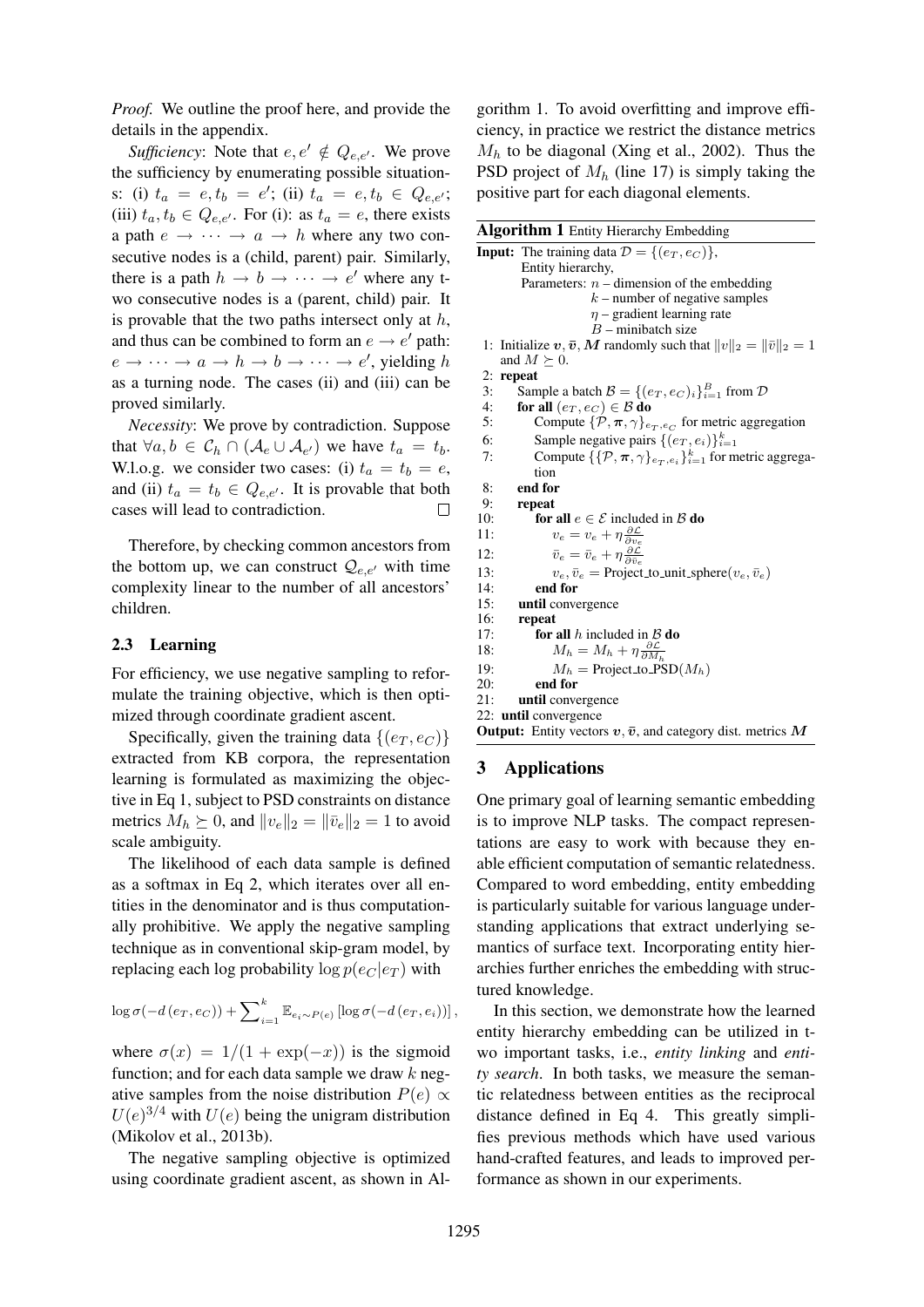#### 3.1 Entity Linking

The entity linking task is to link surface forms (mentions) of entities in a document to entities in a reference KB. It is an essential first step for downstream tasks such as semantic search and K-B construction. The quality of entity relatedness measure is critical for entity linking performance, because of the key observation that entities in a document tend to be semantically coherent. For example, in sentence "Apple released an operating system Lion", The mentions "Apple" and "Lion" refer to Apple Inc. and Mac OS X Lion, respectively, as is more coherent than other configurations like (fruit apple, animal lion).

Our algorithm finds the optimal configuration for the mentions of a document by maximizing the overall relatedness among assigned entities, together with the local mention-to-entity compatibility. Specifically, we first construct a mention-toentity dictionary based on Wikipedia annotations. For each mention  $m$ , the dictionary contains a set of candidate entities and for each candidate entity e a compatibility score  $P(e|m)$  which is proportional to the frequency that  $m$  refers to  $e$ . For efficiency we only consider the top-5 candidate entities according to  $P(e|m)$ . Given a set of mentions  $\mathcal{M} = \{m_i\}_{i=1}^M$  in a document, let  $\mathcal{A} = \{e_{m_i}\}_{i=1}^M$ be a configuration of its entity assignments. The score of A is formulated as probability

$$
P(\mathcal{A}|\mathcal{M}) \propto \prod_{i=1}^{M} P(e_{m_i}|m_i) \sum_{\substack{j=1 \ j \neq i}}^{M} \frac{1}{d(e_{m_i}, e_{m_j}) + \epsilon},
$$

where for each entity assignment we define its global relatedness to other entity assignments as the sum of the reciprocal distances ( $\epsilon = 0.01$  is a constant used to avoid divide-by-zero). Direct enumeration of all potential configurations is computationally prohibitive, we therefore use simulated annealing to search for an optimal solution.

### 3.2 Entity Search

Entity search has attracted a growing interest (Chen et al., 2014b; Balog et al., 2011). Unlike conventional web search that finds unorganized web pages, entity search retrieves knowledge directly by generating a list of relevant entities in response to a search request. The input of the entity search task is a natural language question Q along with one or more desired entity categories  $\mathcal{C}$ . For example, a query can be  $\mathcal{Q}$  = "films directed by Akira Kurosawa" and  $C = \{$  Japanese films $\}$ .

Previous methods typically score candidate entities by measuring both the similarity between entity content and the query question  $Q$  (text matching), and the similarity between categories of entities and the query categories  $C$  (category matching).

We apply a similar category matching strategy as in previous work (Chen et al., 2014b) that assesses lexical (e.g., head words) similarity between category names, while replacing the text matching with entity relatedness measure. Specifically, we first extract the underlying entities mentioned in  $Q$  through entity linking, then score each candidate entity by its average relatedness to the entities in  $Q$ . For instance, the entity Rashomon will obtain a high score in the above example as it is highly related with the entity Akira Kurosawa in the query. This scheme not only avoids complex document processing (e.g., topic modeling) in text matching, but also implicitly augments the short query text with background knowledge, and thus improves the accuracy and robustness.

### 4 Experiments

We validate the quality of our entity representation by evaluating its applications of entity linking and entity search on public benchmarks. In the entity linking task, our approach improves the F1 score by 10% over state-of-the-art results. We also validate the advantage of incorporating hierarchical structure. In the entity search task, our simple algorithm shows competitive performance. We further qualitatively analyze the entity vectors and category metrics, both of which capture meaningful semantics, and can potentially open up a wide rage of other applications.

Knowledge base We use the Wikipedia snapshot from Jan 12nd, 2015 as our training data and KB. After pruning administrative information we obtain an entity hierarchy including about 4.1M entities and 0.8M categories organized into 12 layers. Loops in the original hierarchy are removed by deleting bottom-up edges, yielding a DAG structure. We extract a set of 87.6M entity pairs from the wiki links on Wikipedia articles.

We train 100-dimensional vector representations for the entities and distance metrics  $(100\times100)$  diagonal matrixes) for the categories (we would study the impact of dimensionality in the future). We set the batch size  $B = 500$ , the initial learning rate  $\eta = 0.1$  and decrease it by a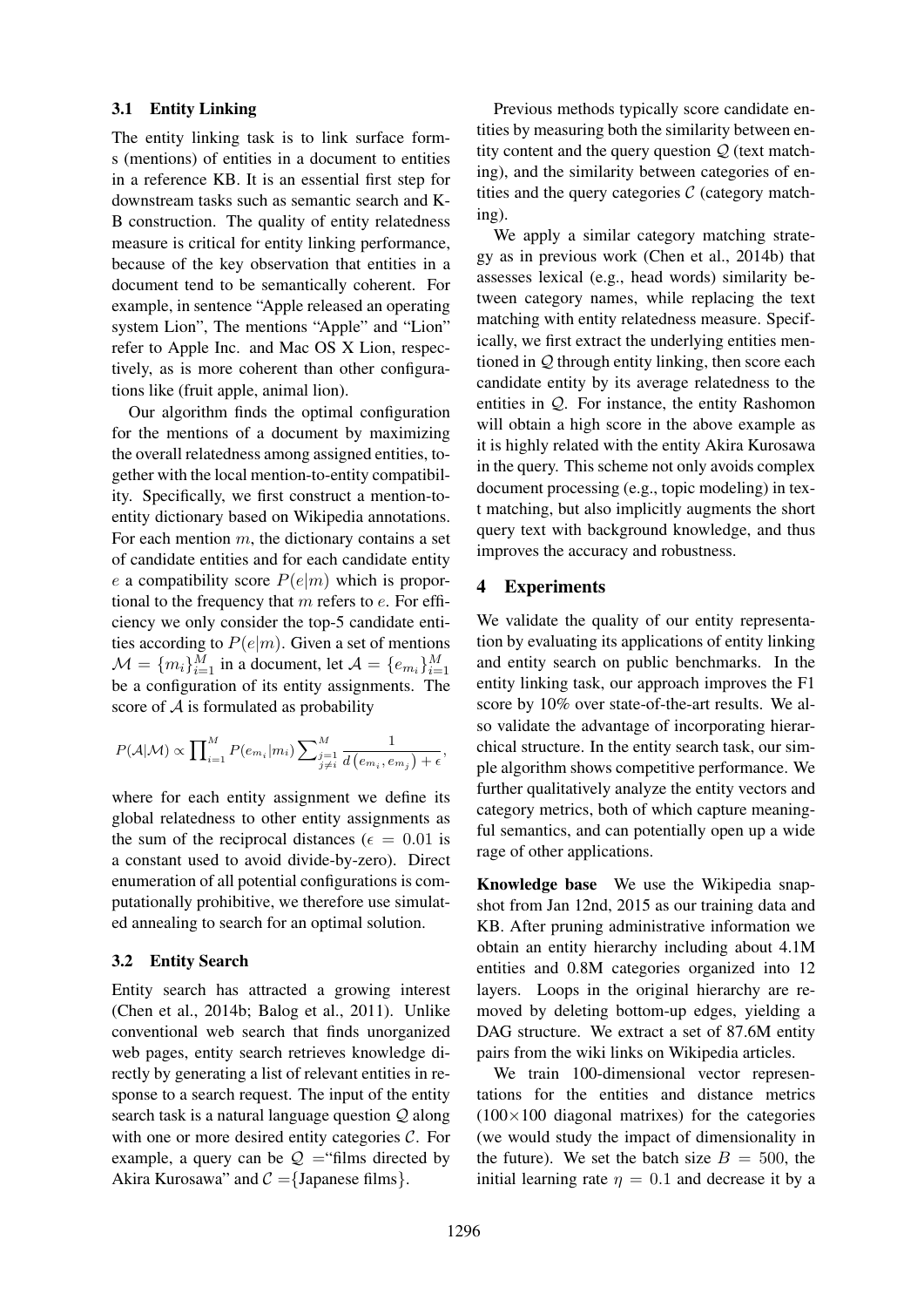factor of 5 whenever the objective value does not increase, and the negative sample size  $k = 5$ . The model is trained on a Linux machine with 128G RAM and 16 cores. It takes 5 days to converge.

#### 4.1 Entity Linking

### 4.1.1 Setup

Dataset As our entities based on English Wikipedia include not only named entities (e.g., persons, organizations) but also general concepts (e.g., "computer" and "human"), we use a standard entity linking dataset  $IITB<sup>1</sup>$  where mentions of Wikipedia entities are manually annotated exhaustively. The dataset contains about 100 documents and 17K mentions in total. As in the baseline work, we use only the mentions whose referent entities are contained in Wikipedia.

Criteria We adopt the common criteria, *precision, recall, and F1.* Let  $A^*$  be the golden standard entity annotations, and  $A$  be the annotations by entity linking model, then

$$
precision = \frac{|\mathcal{A}^* \cap \mathcal{A}|}{|\mathcal{A}|} \qquad recall = \frac{|\mathcal{A}^* \cap \mathcal{A}|}{|\mathcal{A}^*|}.
$$

The F1 score is then computed based on the average precision and recall across all documents.

Baselines We compare our algorithm with the following approaches. All the competitors are designed to be able to link general concept mentions to Wikipedia.

CSAW (Kulkarni et al., 2009) has a similar framework as our algorithm. It measures entity relatedness using a variation of Jaccard similarity on Wikipedia page incoming links.

Entity-TM (Han and Sun, 2012) models an entity as a distribution over mentions and words, and sets up a probabilistic generative process for the observed text.

Ours-NoH. To validate the advantage of incorporating hierarchical structure, we design a baseline that relies on entity embedding without entity hierarchy. That is, we obtain entity vectors by fixing the distance metric in Eq 4 as an identity matrix.

### 4.1.2 Results

Table 1 shows the performance of the competitors. Our algorithm using the entity hierarchy embedding gets 21% to 10% improvement in F1, and

| Methods     | Precision | Recall | F1   |
|-------------|-----------|--------|------|
| <b>CSAW</b> | 0.65      | 0.74   | 0.69 |
| Entity-TM   | 0.81      | 0.80   | 0.80 |
| Ours-NoH    | 0.78      | 0.85   | 0.81 |
| Ours        | 0.87      | 0.94   | 0.90 |

Table 1: Entity linking performance

over 6% and 14% improvements in Precision and Recall, respectively. The CSAW model devises a set of entity features based on text content and link structures of Wikipedia pages, and combines them to measure relatedness. Compared to these hand-crafted features which are essentially heuristic and hard to verify, our embedding model induces semantic representations by optimizing a single well-defined objective. Note that the embedding actually also encodes the Wikipedia interpage network, as we train on the entity-context pairs which are extracted from wiki links.

The Entity-TM model learns a representation for each entity as a word distribution. However, as noted in (Baroni et al., 2014), the counting-based distributional model usually shows inferior performance than context-predicting methods as ours. Moreover, in addition to the text context, our model integrates the entity hierarchical structure which provides rich knowledge of semantic relatedness. The comparison between *Ours* and *Ours-NoH* further reveals the effect of integrating the hierarchy in learning entity vectors. With entity hierarchy, we obtain more semantically meaningful representations that achieve 9% F1 improvement over entity vectors without hierarchical knowledge.

#### 4.2 Entity Search

#### 4.2.1 Setup

Dataset We use the dataset from INEX 2009 entity ranking track<sup>2</sup>, which contains 55 queries. The golden standard results of each query contains a set of relevant entities each of which corresponds to a Wikipedia page.

Criteria We use the common criteria of precision@k, i.e., the percentage of relevant entities in the top-k results (we set  $k = 10$ ), as well as precision@R where R is the number of golden standard entities for a query.

<sup>1</sup> http://www.cse.iitb.ac.in/soumen/doc/CSAW/Annot

<sup>2</sup> http://www.inex.otago.ac.nz/tracks/entityranking/entity-ranking.asp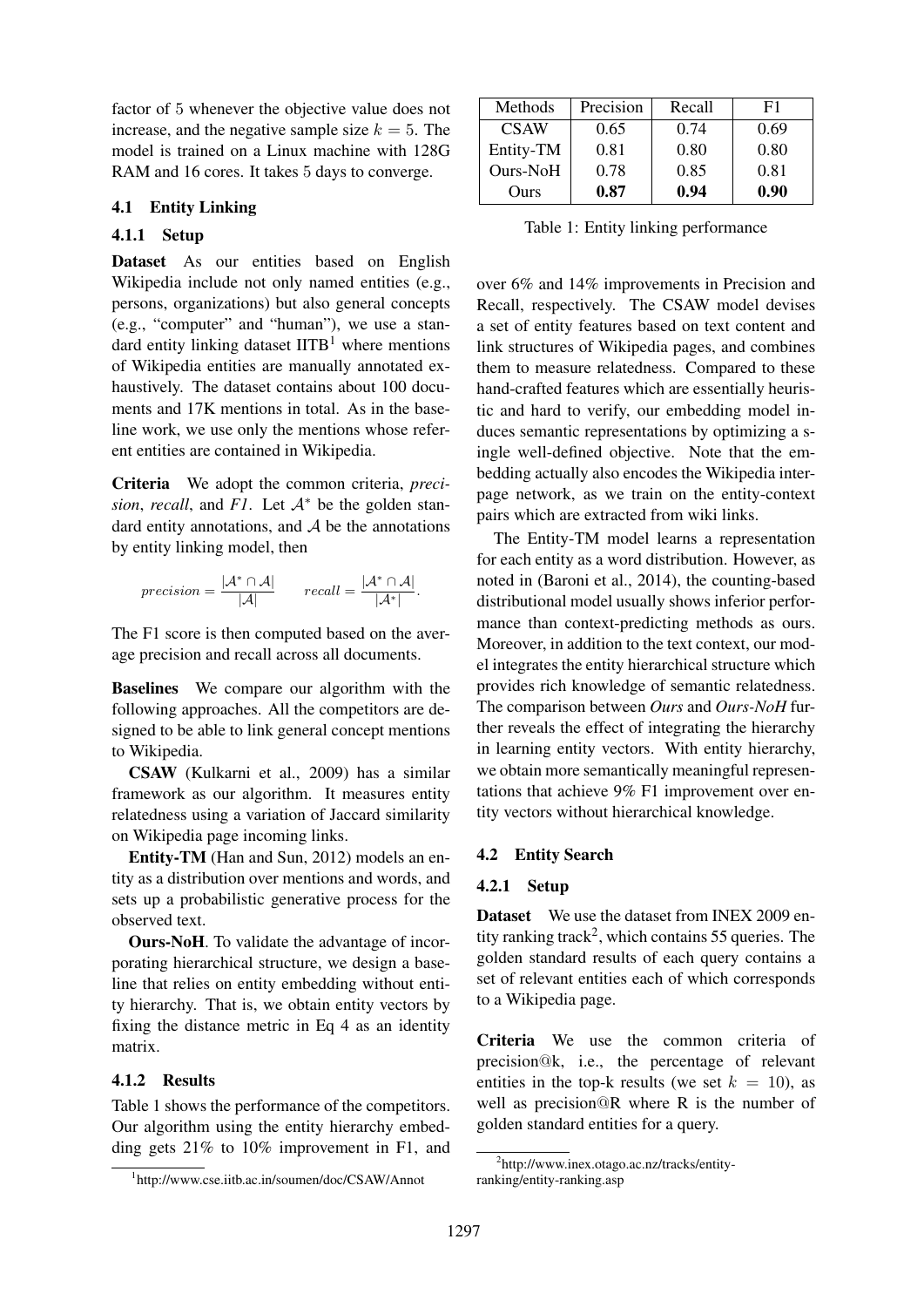Baselines We compare our algorithm with the following recent competitors.

Balog (Balog et al., 2011) develops a probabilistic generative model which represents entities, as well as the query, as distributions over both words and categories. Entities are then ranked based on the KL-divergence between the distributions.

K&K (Kaptein and Kamps, 2013) exploits Wikipedia entity hierarchy to derive the content of each category, which is in turn used to measure relatedness with the query categories. It further incorporates inter-entity links for relevance propagation.

Chen (Chen et al., 2014b) creates for each entity a context profile leveraging both the whole document (long-range) and sentences around entity (short-range) context, and models query text by a generative model. Categories are weighted based on the head words and other features. Our algorithm exploits a similar method for category matching.

| Methods | Precision@10 | Precision <sup><i>QR</i></sup> |
|---------|--------------|--------------------------------|
| Balog   | 0.18         | 0.16                           |
| K&K     | 0.31         | 0.28                           |
| Chen    | 0.55         | 0.42                           |
| Ours    | 0.57         | 0.46                           |

|  |  |  | Table 2: Entity search performance. |
|--|--|--|-------------------------------------|
|--|--|--|-------------------------------------|

# 4.2.2 Results

Table 2 lists the entity search results of the competitors. Our algorithm shows superiority over the previous best performing methods. Balog constructs representations for each entity merely by counting (and smoothing) its co-occurrence between words and categories, which is inadequate to capture relatedness accurately. K&K leverages the rich resources in Wikipedia such as text, hierarchy, and link structures. However, the handcrafted features are still suboptimal compared with our learned representations.

Chen performs well by combining both longand short-context of entities, as well as category lexical similarity. Our algorithm replaces its text matching component with a semantic enrichment step, i.e., grounding entity mentions in the query text onto KB entities. This augments the short query with rich background knowledge, facilitating accurate relatedness measure based on our high-quality entity embedding.

### 4.3 Qualitative Analysis

We qualitatively inspect the learned representations of the entity hierarchy. The results show that both the entity vectors and the category distance metrics capture meaningful semantics, and can potentially boost a wide range of applications such as recommendation and knowledge base completion.

Entity vectors Table 3 shows a list of target entities, and their top-4 nearest entities in the whole entity set or subsets belonging to given categories. Measuring under the whole set (column 2) results in nearest neighbors that are strongly related with the target entity. For instance, the nearest entities for "black hole" are "faster-than-light", "event horizon", "white hole", and "time dilation", all of which are concepts from physical cosmology and the theory of relativity. Similar results can be observed from other 3 examples.

Even more interesting is to specify a category and search for the most related entities under the category. The third column of Table 3 shows several examples. E.g., our model found that the most related Chinese websites to Youtube are "Tudou", "56.com", "Youku" (three top video hosting services in China), and "YinYueTai" (a major MV sharing site in China). The high-quality results show that our embedding model is able to discover meaningful relationships between entities from the complex entity hierarchy and plain text. This can be a useful feature in a wide range of applications such as semantic search (e.g., looking for movies about black hole), recommendation (e.g., suggesting TV series of specific genre for kids), and knowledge base completion (e.g., extracting relations between persons), to name a few.

| Target entity                        | Most related entities      |                               |  |
|--------------------------------------|----------------------------|-------------------------------|--|
|                                      | overall:                   | American films:               |  |
| black hole                           | faster-than-light          | Hidden Universe 3D            |  |
|                                      | event horizon              | Hubble (film)                 |  |
|                                      | white hole                 | Quantum Quest                 |  |
|                                      | time dilation              | Particle Fever                |  |
|                                      | overall:                   | <b>Chinese websites:</b>      |  |
|                                      | Instagram                  | Tudou                         |  |
| Youtube                              | Twitter                    | 56.com                        |  |
|                                      | Facebook                   | Youku                         |  |
|                                      | Dipdive                    | Yin YueTai                    |  |
| Harvard                              | overall:                   | businesspeople in software:   |  |
|                                      | Yale University            | Jack Dangermond               |  |
|                                      | University of Pennsylvania | <b>Bill Gates</b>             |  |
| University                           | Princeton University       | Scott McNealy                 |  |
|                                      | Swarthmore College         | Marc Chardon                  |  |
| X-Men: Days of<br>Future Past (film) | overall:                   | children's television series: |  |
|                                      | Marvel Studios             | Ben 10: Race Against Time     |  |
|                                      | X-Men: The Last Stand      | Kim Possible: A Sitch in Time |  |
|                                      | $X2$ (film)                | Ben 10: Alien Force           |  |
|                                      | Man of Steel (film)        | Star Wars: The Clone Wars     |  |

Table 3: Most related entities under specific categories. "Overall" represents the most general category that includes all the entities.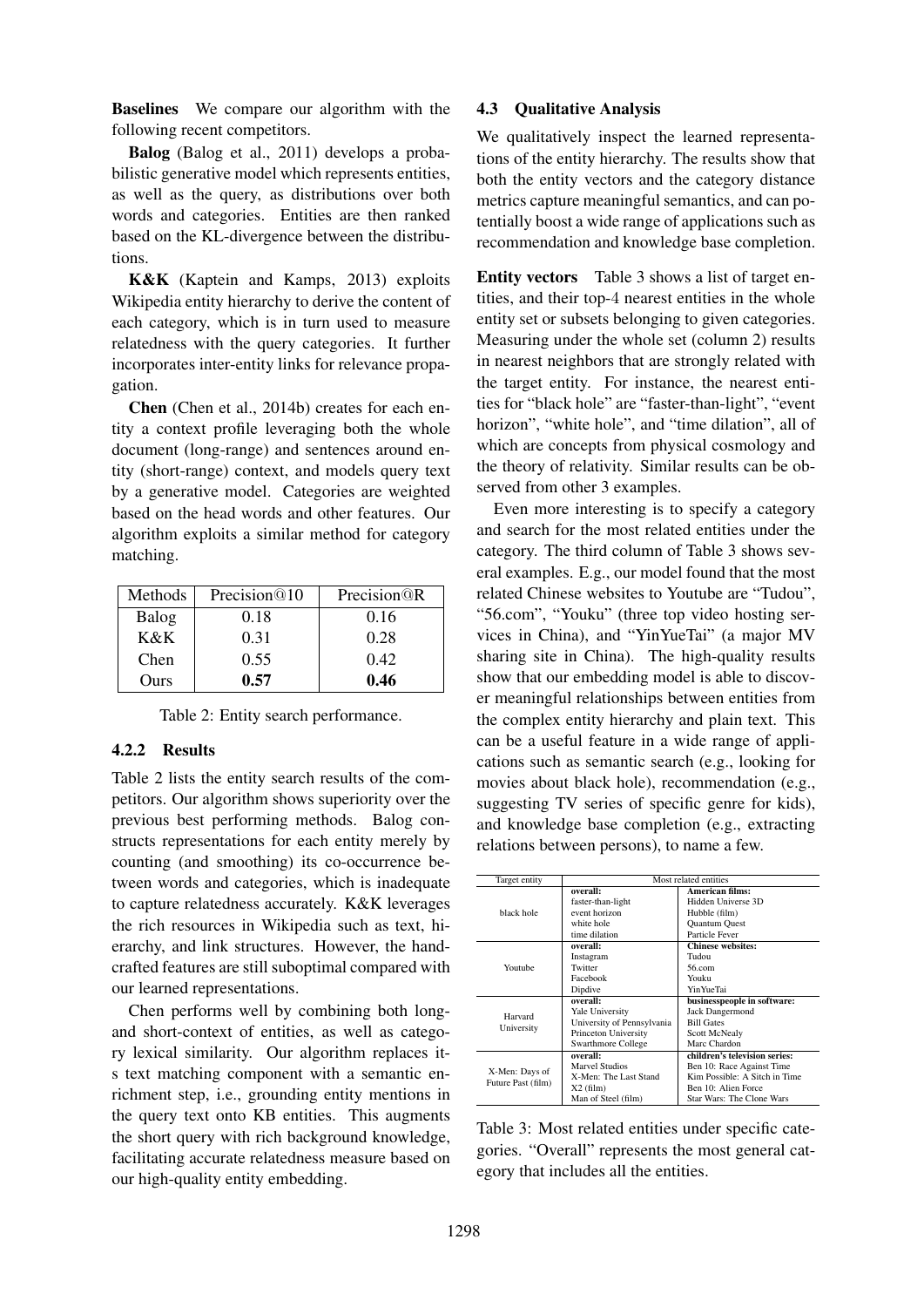

Figure 3: Distance metric visualization for the subcategories of the category "Microsoft". The t-SNE (Van der Maaten and Hinton, 2008) algorithm is used to map the high-dimensional (diagonal) matrixes into the 2D space.

Category distance metrics In addition to learning vector representations of entities, we also associate with each category a local distance metric to capture the features of individual category. As we restrict the distance metrics to be diagonal matrixes, the magnitude of each diagonal value can be viewed as how much a category is characterized by the corresponding dimension. Categories with close semantic meanings are expected to have similar metrics.

Figure 3 visualizes the metrics of all subcategories under the category "Microsoft", where we amplify some parts of the figure to showcase the clustering of semantically relevant categories. For instance, the categories of Microsoft Windows operating systems, and those of the Xbox games, are embedded close to each other, respectively. The results validate that our hierarchy embedding model can not only encode relatedness between leaf entities, but also capture semantic similarity of the internal categories. This can be helpful in taxonomy refinement and relation discovery.

# 5 Related Work

Distributed representation There has been a growing interest in distributed representation of words. Skip-gram model (Mikolov et al., 2013a) is one of the most popular methods to learn word representations. The model aims to find a representation for each word that is useful for predicting its context words. Word-context similarity is measured by simple inner product. A set of recent works generalizing the basic skipgram to incorporate dependency context (Levy and Goldberg, 2014), word senses (Chen et al., 2014a), and multi-modal data (Hill and Korhonen, 2014). However, these work leverages lim-

ited structured knowledge. Our proposed method goes beyond skip-gram significantly such that we measures entity-context similarity under aggregated distance metrics of hierarchical category nodes. This effectively captures the structured knowledge. Another research line learn knowledge graph embedding (Lin et al., 2015; Wang et al., 2014; Bordes et al., 2013), which models entities as vectors and relations as some operations on the vector space (e.g., translation). These works aim at relation prediction for knowledge graph completion, and can be viewed as a supplement to the above that extracts semantics from plain text.

Utilizing hierarchical knowledge Semantic hierarchies are key sources of knowledge. Previous works (Ponzetto and Strube, 2007; Leacock and Chodorow, 1998) use KB hierarchies to define relatedness between concepts, typically based on path-length measure. Recent works (Yogatama et al., 2015; Zhao et al., 2011) learn representations through hierarchical sparse coding that enforces similar sparse patterns between nearby nodes. Category hierarchies have also been widely used in classification (Xiao et al., 2011; Weinberger and Chapelle, 2009). E.g., in (Verma et al., 2012) category nodes are endowed with discriminative power by learning distance metrics. Our approach differs in terms of entity vector learning and metric aggregation on DAG hierarchy.

# 6 Conclusion

In this paper, we proposed to learn entity hierarchy embedding to boost semantic NLP tasks. A principled framework was developed to incorporate both text context and entity hierarchical structure from large-scale knowledge bases. We learn a distance metric for each category node, and measure entity vector similarity under aggregated metrics. A flexible and efficient metric aggregation scheme was also developed to model large-scale hierarchies. Experiments in both entity linking and entity search tasks show superiority of our approach.

The qualitative analysis indicates that our model can be potentially useful in a wide range of other applications such as knowledge base completion and ontology refinement. Another interesting aspect of future work is to incorporate other sources of knowledge to further enrich the semantics.

# Acknowledgments

This research is supported by NSF IIS-1218282, IIS-12511827, and IIS-1450545.